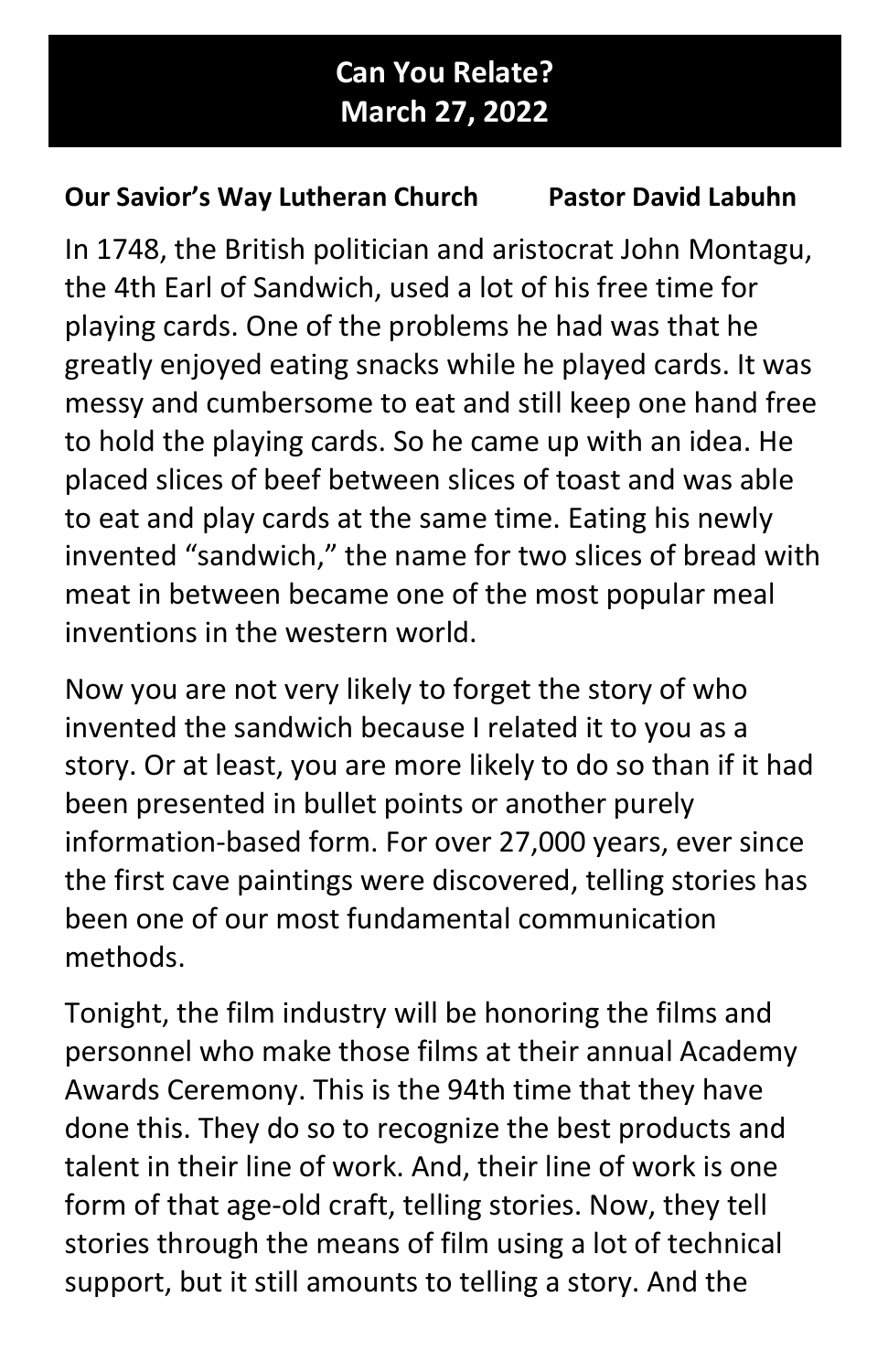actors and actresses are the ones who portray that story. And just like my illustration for the invention of the sandwich, who could forget some of those stories that have been honored with an Oscar? Well, maybe you forgot the plot lines, but you remember the titles and some of the characters of those stories. Remember Mutiny on the Bounty (vicious Captain Bligh), Gone With the Wind (Frankly, I don't give a darn), West Side Story (Maria, Maria), Patton (There he goes, old blood and guts... his glory... our guts), The Sound of Music (The von Trapp family), Dances with Wolves (Lt. John Dunbar and the Lakota Sioux), A Beautiful Mind (John Nash and his wife Alicia and a Nobel Prize), The King's Speech (overcoming a speech impediment), Schindler's List (a story of salvation in the 1930s), Forest Gump (life is like a box of chocolates), and Titanic (a love story that ends tragically in the sea). In fact, I would dare say that you may have even gone back to look at those film stories more than once. We all enjoy a good story, whether it's a novel, a movie, or simply something one of our friends is explaining to us that they've experienced. But why do we feel so much more engaged when we hear a narrative about events? Why are we so attracted to stories? It's really quite simple.

When we hear facts, the data processing centers in our brains are activated. If we listen to a PowerPoint presentation with boring bullet points, certain parts of the brain get activated. Scientists call these Boca's area and Wernicke's area. Overall, it hits our language processing parts in the brain, where we decode words into meaning. And that's it, nothing else happens. When we are told a story, things change dramatically. When we hear stories, the sensory centers of our brains are activated. Not only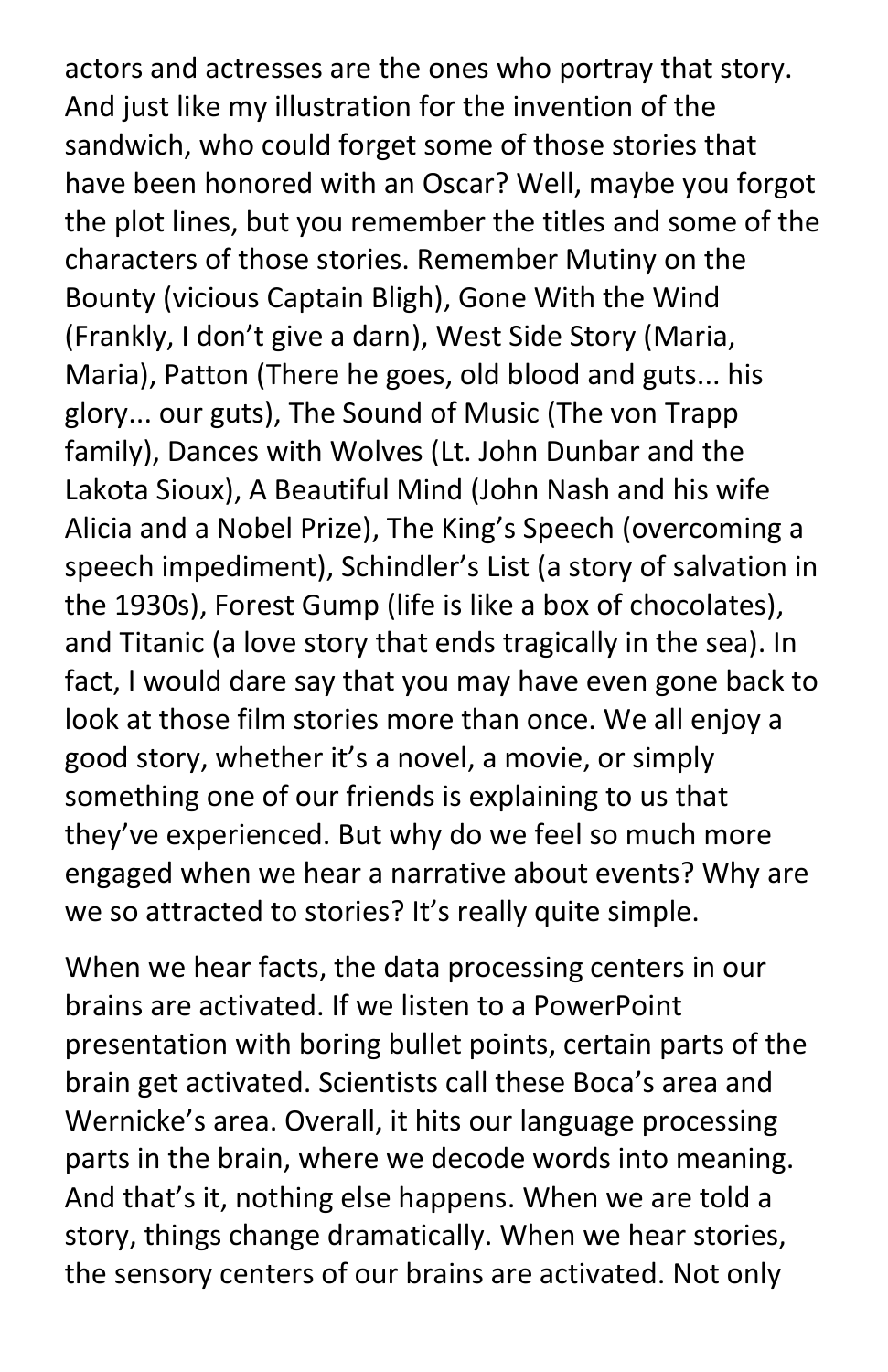are the language processing parts in our brain activated, but other areas in our brain are stimulated with the increase in the production of a hormone called oxytocin. Oxytocin is a "feel good" hormone. It boosts our feelings of things like trust, compassion, and empathy. It motivates us to work with others and positively influences our social behavior. Because of this, stories have a unique ability to build connections.

Neuroscientists at Princeton University studied this phenomenon. They found that speakers' and listeners' brains exhibited joint, temporarily coupled response patterns while listening to a well-told story. What that means is that when listening to a well-told story, the exact same area of the brain light up on an MRI in both the storyteller and the listener. In other words, when you hear a well-told story, your brain reacts as if you are experiencing it yourself. It means that you are in the story yourself. We respond to stories because they cultivate emotion and a sense of togetherness — a connection. Good stories are appealing and cause us to desire to hear or see them repeatedly because we are in those stories. This even happens with the simple personifying and humanizing of a cartoon character. A connection with the audience is made. It causes the release of oxytocin and makes the audience place themselves into that character's story, connecting on a deeper level. Do you remember a scene in The Lion King, when Scar forces Mufasa off the cliff into the sea of trampling wildebeests? And believing it was his fault, Simba, his son exiles himself out of shame! The audience felt that same remorse and shame.

And, whenever we hear a story, we want to relate it to one of our existing experiences. That's why metaphors work so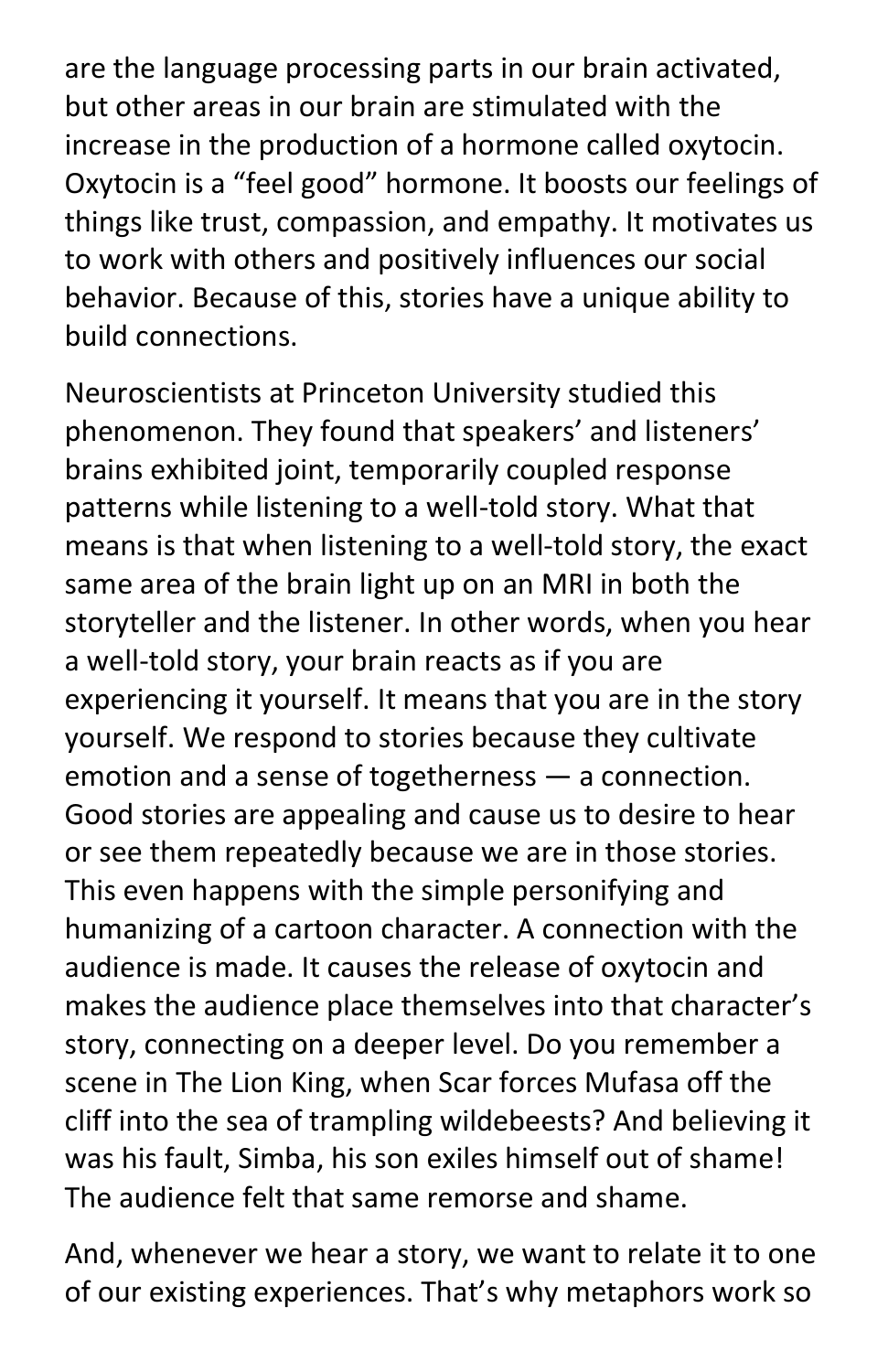well with us. Our daily lives are sets of stories all run together as one big story our biography. We keep all those experiences in our brains. When we hear a story, our brain begins to search for a similar experience in our brains. This activity takes place in a part of our brain called the insula, which helps us relate to that same experience of pain, joy, disgust, or something else we have experienced. When we hear a story, we automatically link up the metaphors with literal happenings from our experiences. Everything in our brain begins to look for the cause-and-effect relationship of something we've previously experienced. We look for our place in the story based on our previous experiences. The connections become real to us.

In our modern era, stories come to us in a variety of forms. We have plays, novels, movies, music, and one that isn't so modern but is always there – The Bible. And there are countless storytellers who are renowned, names such as Moses, Homer, Shakespeare, Dickens, Tolkien, Twain, Poe, King, Rawlings, among many others. But the name that tops the list for great storytelling is Jesus. He told stories in a unique way which was His genre, the parable. The simple definition of a parable is an earthly story with a heavenly meaning. And, you have no trouble remembering His parables. He is best known for His stories of the Good Samaritan and the parable from our Gospel today, the Parable of the Lost Son. In fact, Chapter 15 of Luke's Gospel, is often called the "Lost Chapter," because there are three lost stories.

Up to this point in His ministry, Jesus has been preaching the good news of the kingdom. He has been calling sinners to repentance so that they would receive forgiveness for their sins. He is a popular teacher because He is giving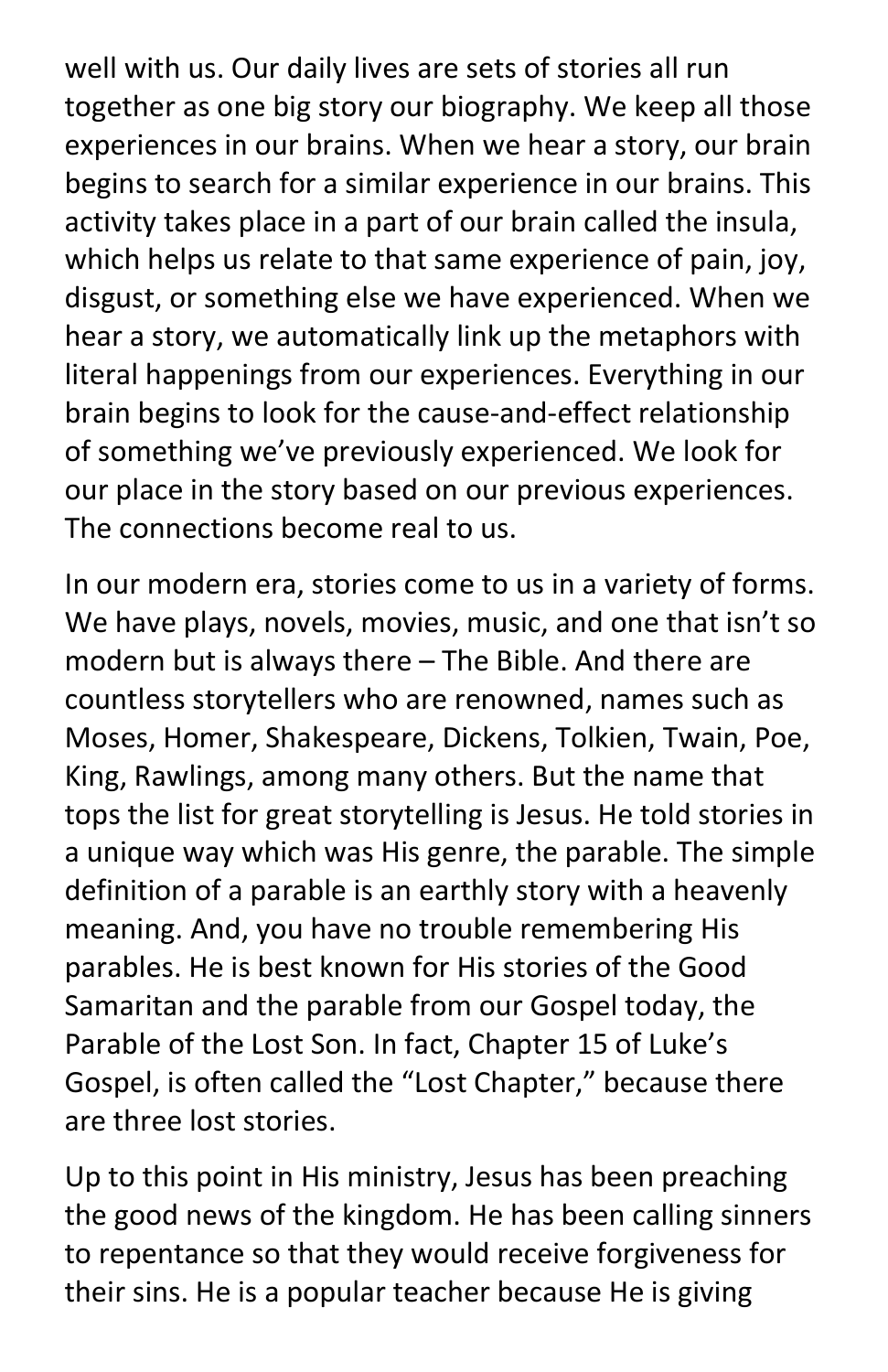people hope, in comparison to the legalistic Pharisees who have caused them to be despairing, for not being able to live up to the myriad of rules which the Pharisees created as the means of salvation. Most of these people who are following Jesus are not always the best and the brightest. They are the poor and downtrodden. They are the least, the last, and the lost. They are people who the religious elite of Israel looked down on, as failed and worthless sinners. But Jesus even had meals with these people, these public sinners, and that was shocking to the religious elite. Now, Jesus was not condoning or approving of their sin. He was offering them a safe haven to come to  $-$  to come back to God. So sinners troubled in their conscience were flocking to Jesus, because they knew that's where they could find forgiveness and restoration. And Jesus pointed out that this was cause for celebration in heaven.

In the two parables about the sheep and the coin, Jesus tells of temporal rejoicing at finding what was lost. Then, He adds there is rejoicing in heaven over a repentant sinner. You all know this story and we heard it read this morning, again. Two sons, one father. One son is hardworking, dedicated to his father and to the family farm. A real ideal type of guy. The other son a rebellious upstart who takes his inheritance and ends up in the slop with the pigs. I am sure all of you have heard sermons about the integral parts of this story before.

Today, remembering what I told you earlier, about the emotional ties that a storyteller has with his hearers, I want to know, which of these characters do you identify/ connect with? Are you more like the father who is so generous and forgiving? (Some of you have children and grandchildren.) Or are you like the good son/daughter who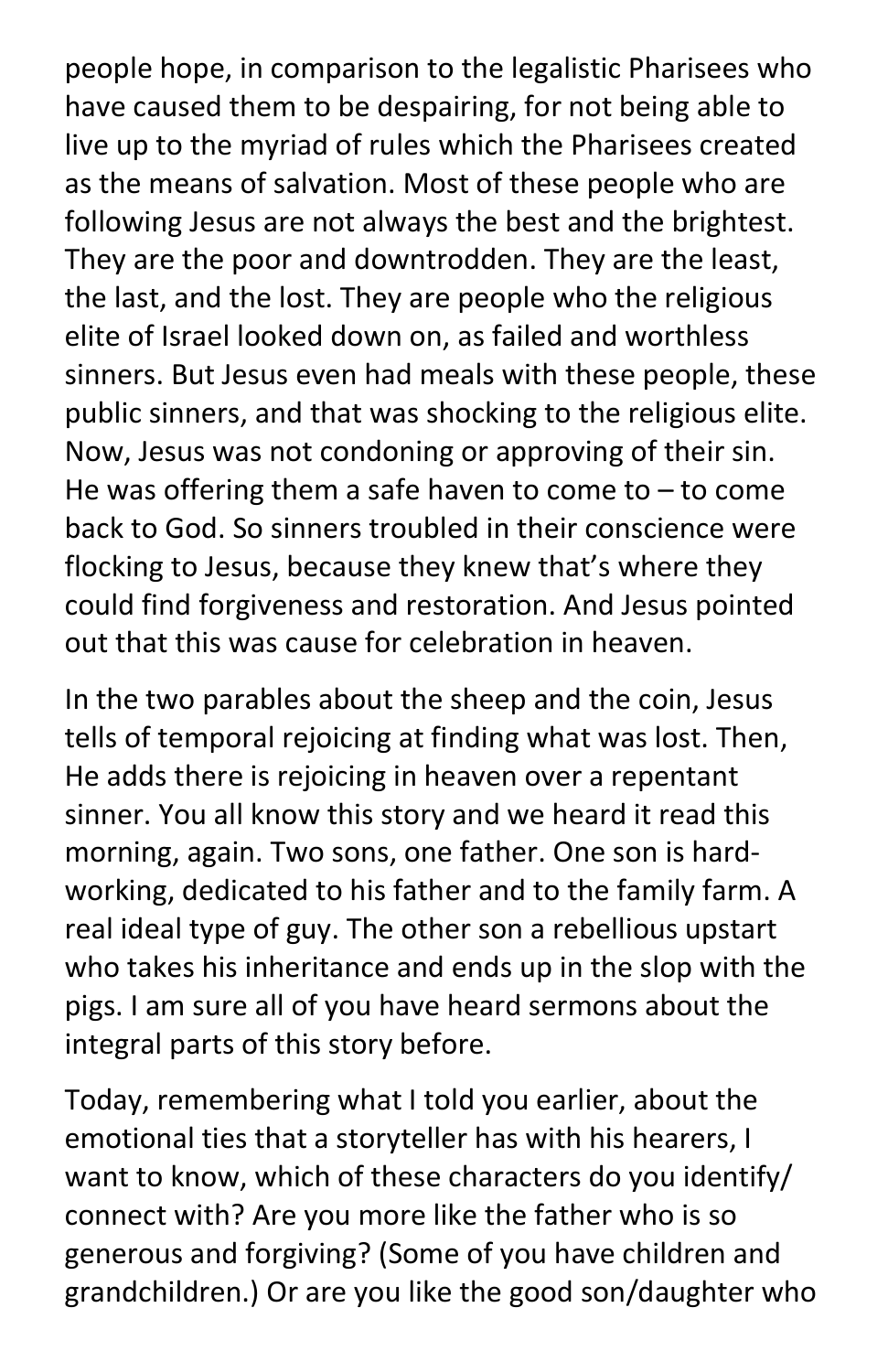is always reliable and upright and never gets in trouble? Did you honor and respect your mother and father? Or are you like the son/daughter who is prodigal, that is, wasteful, reckless, extravagant, uncontrolled, and impudent - a true sinner in every sense of the word, bringing shame and embarrassment to your parents and family?

The good son was always at work, wasn't he? He was always doing what he was supposed to be done by helping his father. He never asked for a party and didn't even ask for a tough old goat to have a party with his friends. He was a model child.

The not-so-good son was a hell-raiser. He wished his father was dead so he could get his inheritance. When he got it, probably to his surprise, he squandered it and lost all of it. He was reduced to rags, feeding pigs and eating their food. Then, he had the audacity to come crawling home further embarrassing his father and family in front of the whole village.

The father looks like a sap. He gives in to his disrespectful, insolent son and gives him his inheritance. He seems to ignore the other son who is dutiful and respectful of his role as a son who helps his father maintain the family business. Then, he takes no umbrage at the squandering of his hard-earned wealth by this brat of a son.

Which one of these do you associate with? Are you, the prodigal son who realized his shameful and disgraceful behavior and sought forgiveness and reconciliation with his father for it? Is that you? Or are you the "good son?" The good son was so full of himself that he couldn't bring himself to forgive his wayward brother even though his brother sought forgiveness. The son was unable to see that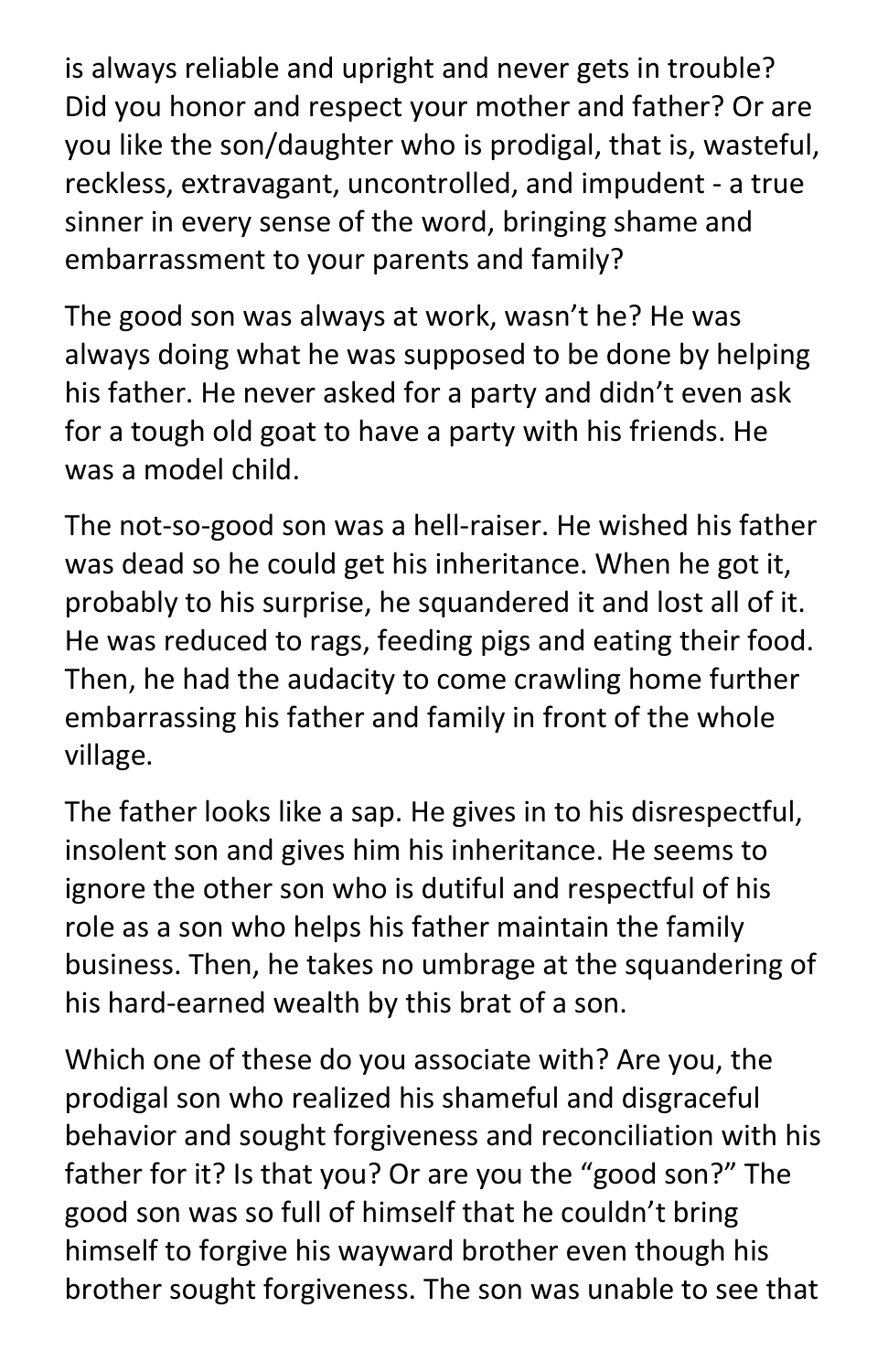his obsession with work and duty was his sin. His focus on being right and correct led him to despise others who were not like him. A person who held a grudge won't let go because there is no punishment for a sin committed that would satisfy him. Is that you?

Or do you associate yourself with the father? A good and loving father who grants the desires of a son knowing that this may be a mistake but is willing to take a risk that good may come of it. A father who aches when he learns the depths to which a child has fallen and the need to show mercy, compassion, and support when his child has fallen from grace and is now bottomed out in despair and shame. A father who celebrates the return of his son to the family bruised but not dead. Lost but now found. Is that you? Really?

Jesus is the best storyteller the world has known. His story was directed to the Pharisees and the poor, sinful people of His time. But His story is applicable to us in our time just as well. His story applies across the ages and you and I are in His story. If truth be told, I can see myself in each of these characters – the prodigal son, the other lost son, and the father. But more importantly, I can see my God at work here too. Not only as a loving and forgiving father who has accepted me as  $I$  am  $-$  a sinner  $-$  and granted me forgiveness and reconciliation, but also as the one who continues to forgive and reconcile not only my sins but the sins of others. In so doing, He shows me and all of us how we are to treat each other as fallen and saved children of God in the same family with the same father. Heaven rejoices for those who repent and heaven rejoices no matter who the sinner is or what their sin maybe when they repent. We can do no less.